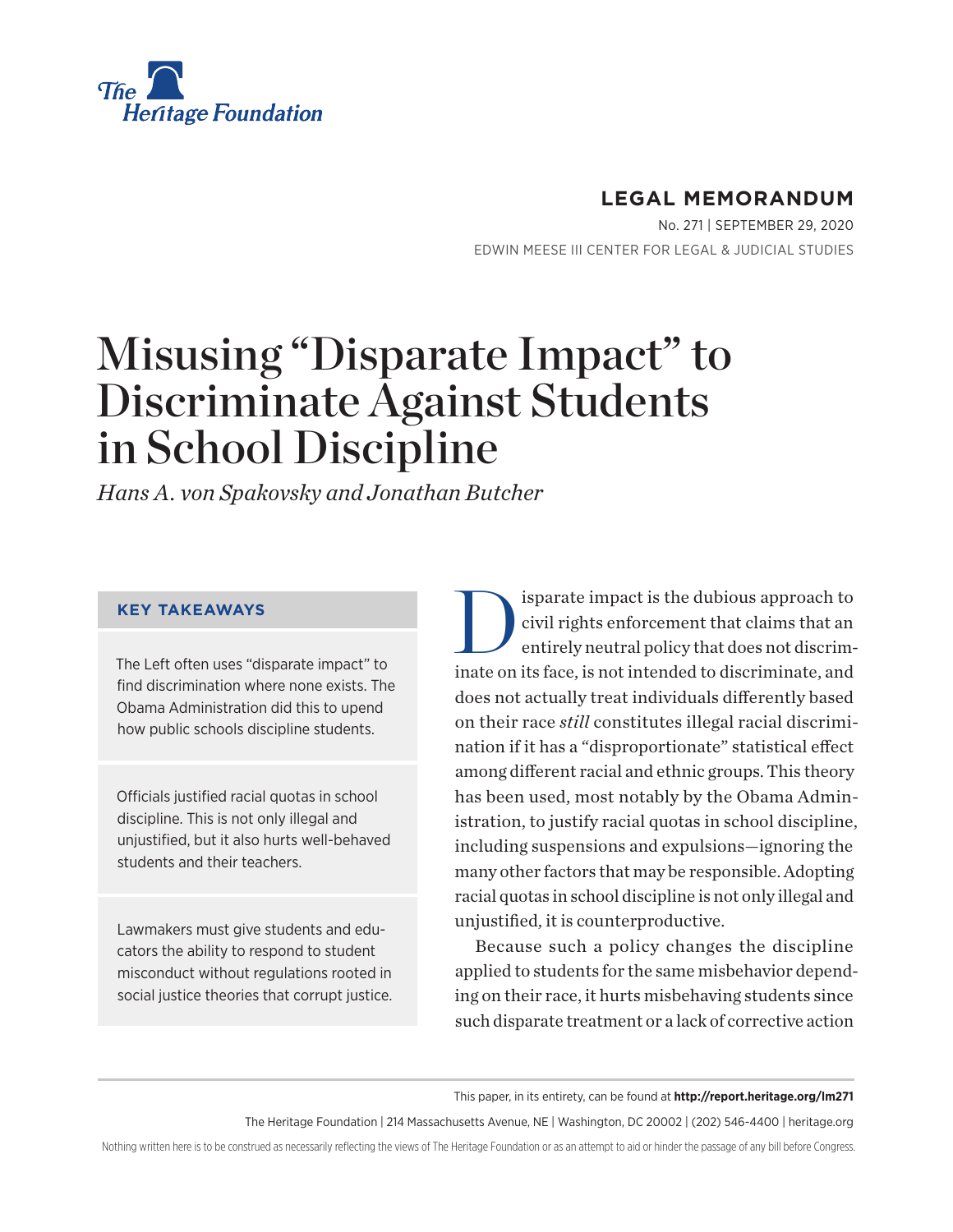may encourage even more disruptive and dangerous behavior. Moreover, such policies hurt well-behaved students and their teachers because forcing schools to keep misbehaving students in the classroom will invariably disrupt the learning environment.

## School Safety and Student Discipline: Are Educators Biased?

Progressive advocates in favor of limiting student suspensions and expulsions, otherwise known as "exclusionary discipline," in K–12 schools argue that such limitations are necessary because minority students are suspended at higher rates than their white or Asian peers. Some claim that if the expulsion and suspension rates of minority students for misbehavior are higher than the per capita ratio of such students (broken down by race and ethnicity) in the general population, this is due to racism and not attributable to socio-economic, cultural, community, or other circumstances, such as exposure to violence or being raised in single-parent households.

We all agree that racist acts are a blight on our society whenever and wherever they occur. Yet researchers have not isolated causal findings between educator racism and student discipline. Thus the data on classroom behavior and high concentrations of students living in poverty and from non-intact families who are assigned to traditional schools according to a student's residence are essential to designing and evaluating student discipline policies.

On January 8, 2014, the Obama Administration issued a "Dear Colleague" letter containing guidance on school discipline policies. In that letter, which has since been rescinded, the U.S. Departments of Education and Justice claimed that:

African-American students without disabilities are more than three times as likely as their white peers without disabilities to be expelled or suspended. Although African-American students represent 15 [percent] of students in the CRDC [Civil Rights Data Collections], they make up 35 [percent] of students suspended once, 44 [percent] of those suspended more than once, and 36 [percent] of students expelled. Further, over 50 [percent] of students who were involved in school-related arrests or referred to law enforcement are Hispanic or African-American.<sup>1</sup>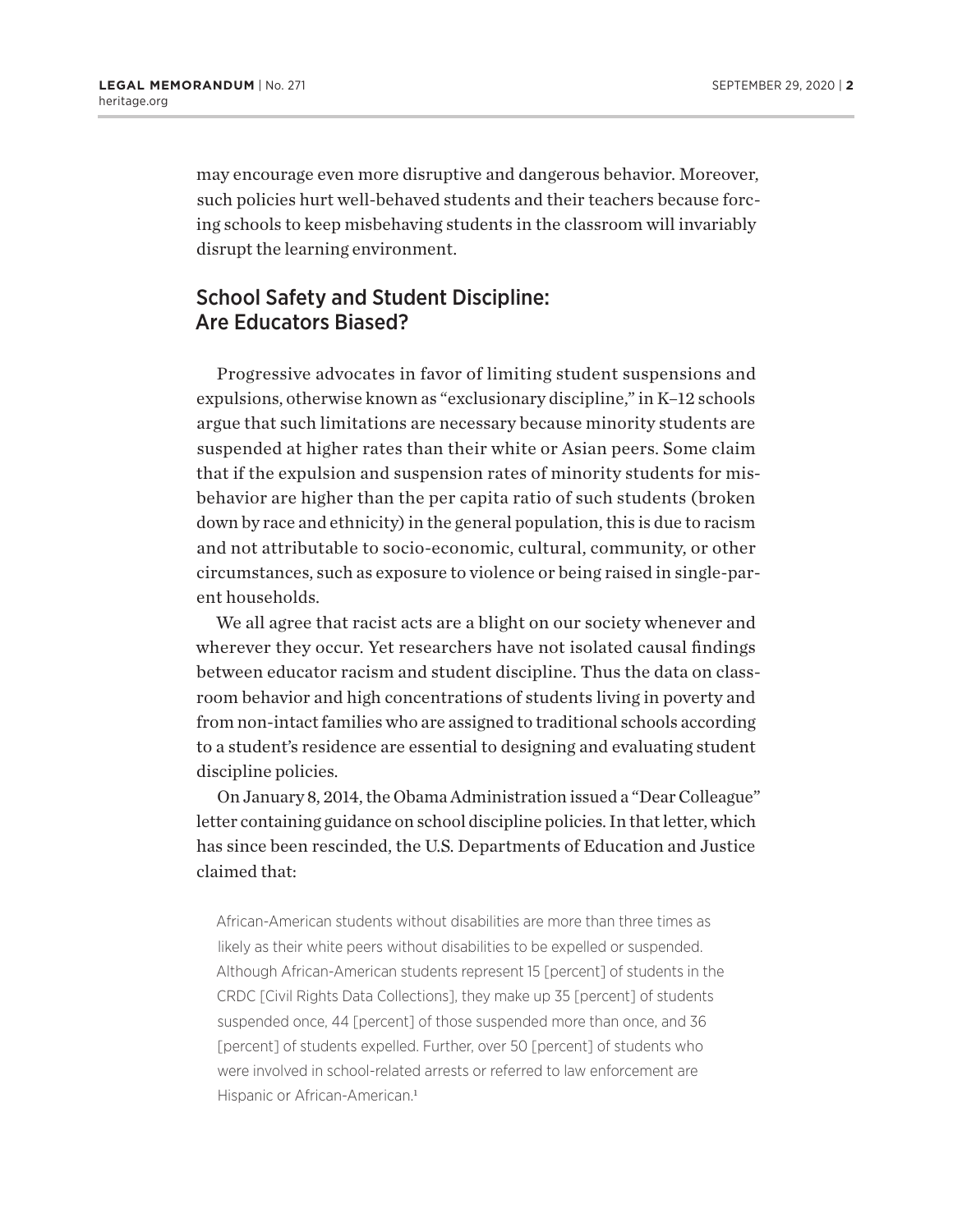However, social science researchers—even those who argue that exclusionary discipline has negative outcomes for affected students are not able to establish that educator bias against minorities is responsible for any differences in discipline rates; they can only hypothesize about whether bias is involved. 2 In fact, the federal agencies behind the Dear Colleague letter cited an *Urban Review* article in which researchers wrote:

In and of itself, disproportionate representation in school discipline is not sufficient to prove bias. Rather, determinations of bias might be seen as probabilistic: that is, as more alternative hypotheses that might explain disproportionality can be discounted, the greater the likelihood that statistical disparities between groups represent some form of systematic bias.<sup>3</sup>

In a *Journal of Law and Criminology* study from 2011 (and which was also cited in the federal letter), the authors tried to isolate the causes for disproportionality and wrote, "We can only speculate about the reasons for disproportionate punishment of African Americans in school."4

Researchers continue to look for causality between discipline rates and educator bias. A university news release describing a 2019 report by researchers at Princeton ("Racial Disparities in School-Based Disciplinary Actions Are Associated with County-Level Rates of Racial Bias") said the authors "highlight the correlational nature of the study, noting they are unable to identify a cause-and-effect relationship because of the data limitations."5

Notably, the *Law and Criminology* study "speculating about the reasons for disproportionate punishment" posits that the disproportionality is "not explained by differential behavior." Yet a substantial body of data and research indicates otherwise. A study published in the *American Journal of Education* in 2010 argues that prior research that had not taken into account student behavior when considering different rates of student discipline overestimated the ability of "illegitimate factors" such as educator bias to explain different rates of student discipline.<sup>6</sup>

Prominent researchers and academics such as the Manhattan Institute's Heather Mac Donald and the University of San Diego's Gail Heriot (a member of the U.S. Commission on Civil Rights) have cited the U.S. Department of Education's *Indicators of School Crime and Safety* to demonstrate that students from different backgrounds do, in fact, exhibit different behaviors and report different levels of school safety.<sup>7</sup> To wit: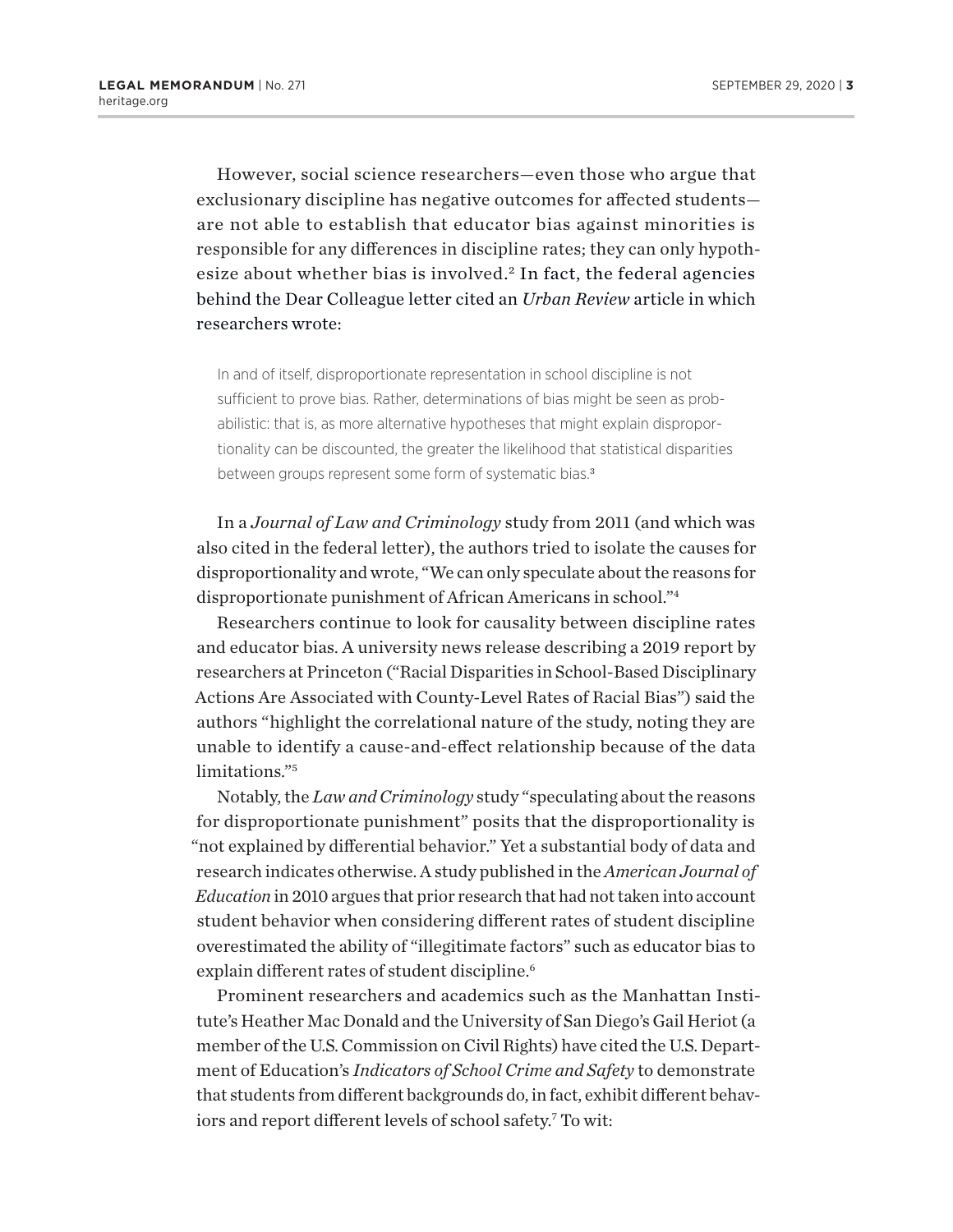- <sup>l</sup> **Physical Fights**. The Indicators of School Crime and Safety data show that 33 percent of black students in grades nine through 12 reported being in a physical fight in school or outside school in the past year, compared to only 21 percent of white students.<sup>8</sup> A figure that Mac-Donald cited in the 2017 *Indicators* report remains true for the 2018 edition of the report: The percentage of black students who reported being in a fight on school property was more than double the figure for white students (15 percent versus 6.5 percent).<sup>9</sup>
- **Fear for Personal Safety.** Nearly twice as many black students (7 percent) reported being "afraid of attack or harm at school" compared to white or Hispanic students (4 percent each).<sup>10</sup>
- **Gang Activity.** Seventeen percent of black students ages 12-18 reported gangs "were present" at school, compared to 12 percent of Hispanic students and 5 percent of white students.<sup>11</sup>
- **Drugs.** Nineteen percent of black students and 25 percent of Hispanic students said "illegal drugs were made available to them on school property" in the past year, compared to 18 percent of white students.12

Note that students of different races are not evenly distributed across the country. Fifty-eight percent of black students and sixty percent of Hispanic students attend schools in which 75 percent or more of student enrollment is comprised of minority students.13 Just 6 percent of white students attend such schools. With a higher percentage of black and Hispanic students living in single-parent homes and/or in poverty concentrated together in majority–minority schools, policymakers must evaluate the figures on student fights, gang activity, and other safety indicators with respect to student backgrounds, school assignment, and the lack of high-quality learning options available to these students.14

In a 2018 report, Heriot and co-author Alison Somin cited a study that challenges the claim that disproportionate discipline rates are due to racism.15 In the *Journal of Criminal Justice*, researchers wrote, "The inclusion of a measure of prior problem behavior reduced to statistical insignificance the odds differentials in suspensions between black and white youth."16 Heriot and Somin further note that these researchers "found that once prior misbehavior is taken into account, the racial differences in severity of discipline melt away."17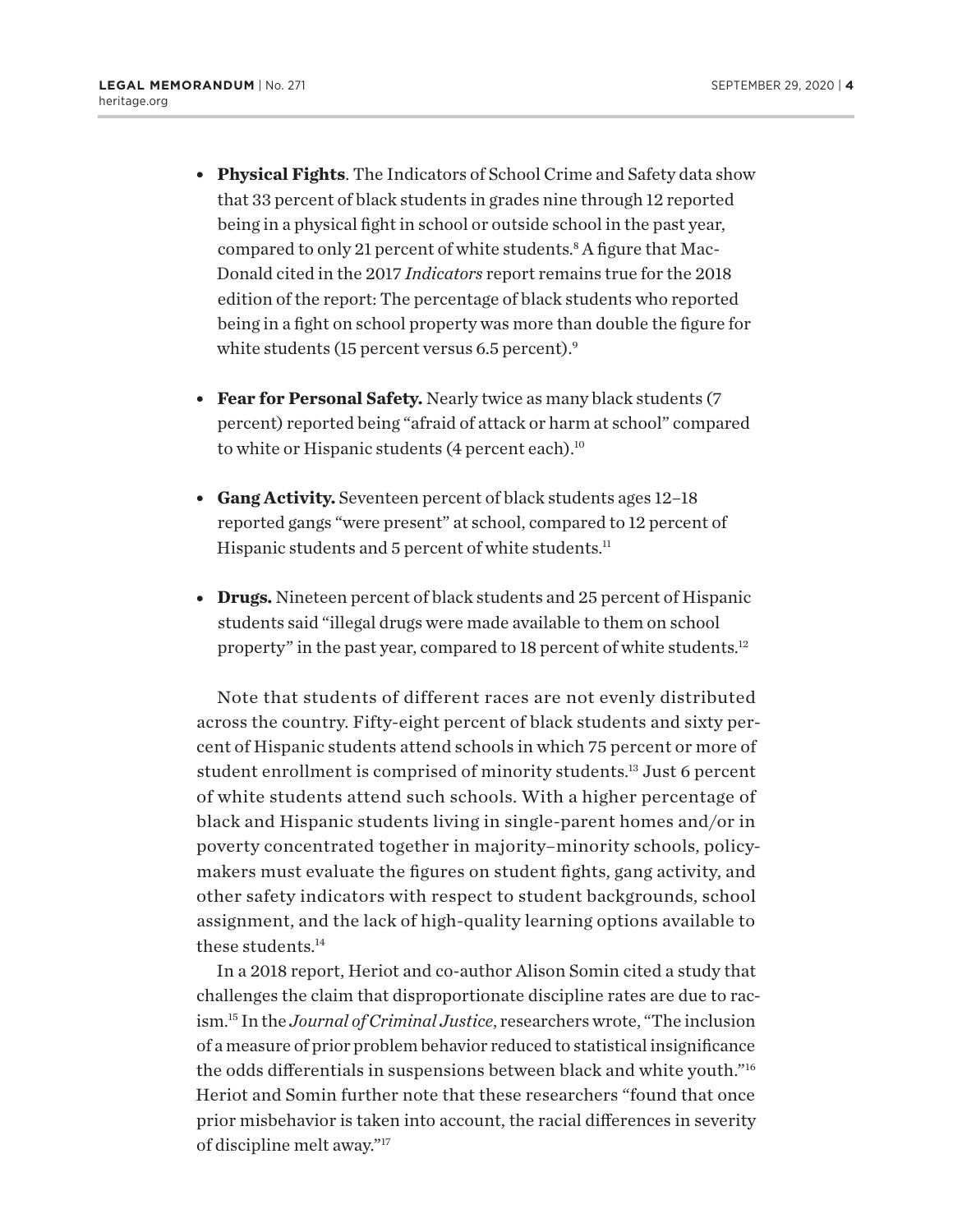Education Secretary Betsy DeVos discussed these findings at a congressional hearing in 2019, where Representative Katherine Clark (D–MA) criticized the research and accused Secretary DeVos of saying that "black children are just more of a discipline problem."18 However, the lead researcher of the study in question, J. P. Wright, told *U.S. News & World Report* that "I would never say that black children are, categorically, more of a discipline problem than other students," but "any number of studies show that problem behavior, including juvenile delinquency, is not uniformly distributed across racial groups." Furthermore, "many African-American youth remain socially and economically disadvantaged," and "broad-based, one-size-fits-all policies can generate some fairly negative consequences when applied broadly across districts."<sup>19</sup>

Other studies find correlations between student behaviors and socioeconomic factors. A study of Chicago children attributes different student actions to neighborhood characteristics and the system of K–12 school assignment according to ZIP code. The authors of that study wrote, "Because residential segregation leads schools in Chicago to be very segregated by race, differences in suspension rates across schools lead to differences in suspension rates by race" and "the concentration of many low-achieving students from high-poverty neighborhoods…seems to increase the likelihood that a school will have high suspension rates."20 Researchers from the University of Pennsylvania have also linked school assignment and drawing students from violent neighborhoods to higher rates of discipline.<sup>21</sup> In the *Education Policy Analysis Archives,* a study from researchers at the University of Arkansas using data from Arkansas schools found that though minority students were more likely to receive exclusionary discipline statewide, the differences in discipline by race were not statistically significant within schools.<sup>22</sup> Furthermore, "the disproportionalities in exclusionary discipline are driven primarily by non-race factors such as free-and reduced-price lunch (FRL) eligibility and special education status."

Such findings support state and local policies that turn discipline-related decisions over to school officials and teachers instead of federal and state bureaucrats. Parents and educators should consider disruptive behavior on a case-by-case basis and make decisions in the best interests of the offending students and his or her peers—without fear of reprisal from federal or state lawmakers. Research from Princeton scientists using data from non-intact families says "it would be over simplistic to say that policy efforts should focus on a single mechanism" for dealing with student behavior, and the authors write that "facilitating school involvement from minority parents may be the most efficacious way to reduce racial disparities in suspension."23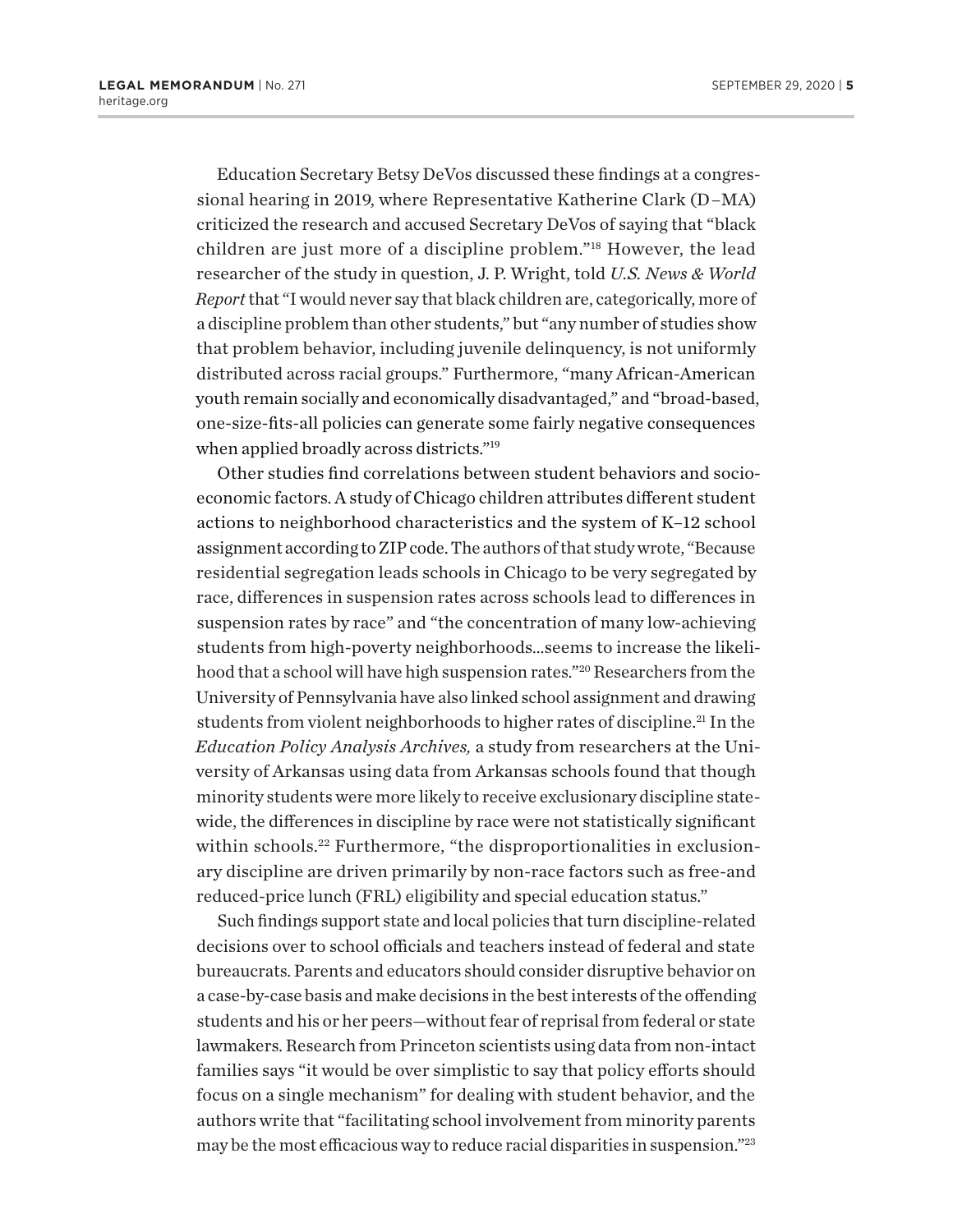Even reports that favor limiting exclusionary discipline say that families should have a central role regarding K–12 student sanctions. The Zero Tolerance Task Force of the American Psychological Association says, "Teachers and other professional staff who have regular contact with students on a personal level should be the first line of communication with parents and caregivers regarding disciplinary incidents."24

The Federal Commission on School Safety, convened after the tragic shooting in Parkland, Florida in 2018, agrees. After touring the country and collecting testimony from state and local education officials, the Commission said that the adults who are closest to students should be responsible for making choices to protect all children, instead of federal policymakers or education personnel who do not have regular contact with the children involved. The Commission's final report to the White House said:

Local approaches and priorities are most important. Because teachers, in partnership with principals and other school leaders, know their schools, students, and classrooms best, they should be able to make decisions about school discipline without unnecessary worry about undue federal repercussions.<sup>25</sup>

Research does not support recent attempts to remove student discipline and school safety decisionmaking from parents and educators. Nor does social science evidence substantiate claims that disproportionate rates of discipline according to race are the result of adults' bias. All parents want their children to succeed in school and to be safe, and families should be able collaborate with their children's teachers and other educators who interact with students on a regular basis to determine the best course of action when discipline is appropriate.

As Secretary DeVos said when the Trump Administration rescinded the "Dear Colleague" letter, students have "the right to attend school free from discrimination."26 Instead, the Obama Administration's guidance "led to school environments where discipline decisions were based on a student's race and where statistics became more important than the safety of students and teachers." DeVos made it clear that her decision to rescind the guidance was because "discipline is a matter on which classroom teachers and local school leaders deserve and need autonomy."27

#### Legal Analysis

Not only is the use of disparate impact and statistical disparities in school disciplinary policies not justified or supported by the research on student behavior, it also cannot be used to demonstrate a violation of federal law.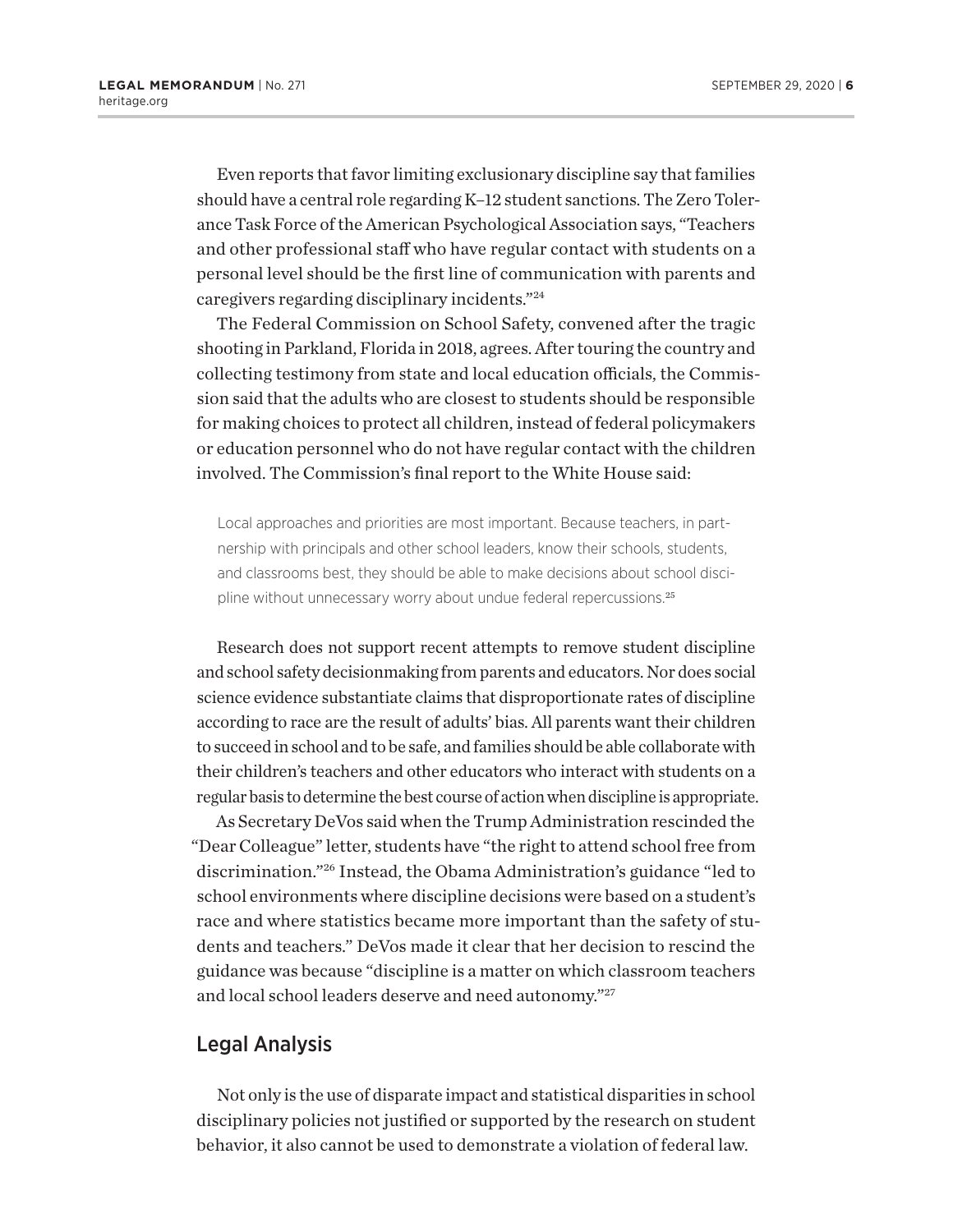**"Disparate Impact."** The Obama Administration used the "disparate impact" theory to support its 2014 "Dear Colleague" letter. The letter correctly notes that Title IV and Title VI of the Civil Rights Act of 1964 "prohibit schools from *intentionally* disciplining students differently based on race."28 In fact, Section 601 of Title VI provides that no person may "be excluded from participation in, be denied the benefits of, or be subjected to discrimination under any program or activity receiving Federal financial assistance" on the "grounds of race, color, or national origin."29

Section 602 of Title VI gives federal agencies that provide "Federal financial assistance to any program or activity" the authority to ensure compliance with Section 601. Since public schools receive federal education grants and funds, this provision gives the federal government leverage to threaten the withholding of federal funds unless local school boards follow such "guidance."

However, in addition to intentional discrimination—differential treatment based on race—the "Dear Colleague" letter claimed that the Civil Rights Act prohibited disparate impact. The letter defined disparate impact as any policy that is "neutral on its face—meaning that the policy itself does not mention race—and is administered in an evenhanded manner" but has "a disproportionate and unjustified *effect* on students of a particular race."30

Differentiating between intentional discrimination and disparate impact is relatively easy. There is obviously differential treatment if a teacher overlooks misbehavior by one student because of his race, but sends another student of a different race out of the classroom to school administrators to be disciplined for the same type of misbehavior or if violations of school policies are strictly enforced only against students of a particular race or ethnicity.

But trying to determine if an entirely neutral policy that was implemented with no intent to discriminate, which disciplines students similarly for the same misbehavior regardless of their race, is discriminatory because it may or may not have a disparate impact lands teachers and administrators in an extremely murky and confusing legal morass.

The "Dear Colleague" letter, for example, said that imposing certain standard policies that seem integral to maintaining an orderly, disciplined, and organized school environment "raise disparate concerns." It gave as examples the imposition of mandatory suspension, expulsion, or citation of students for committing specific offenses such as "being tardy to class, being in possession of a cellular phone, being found insubordinate, acting out, or not wearing the proper school uniform." Also included was any form of corporal punishment or any discipline policy that prevents a "youth returning from involvement in the justice system from reenrolling in school."31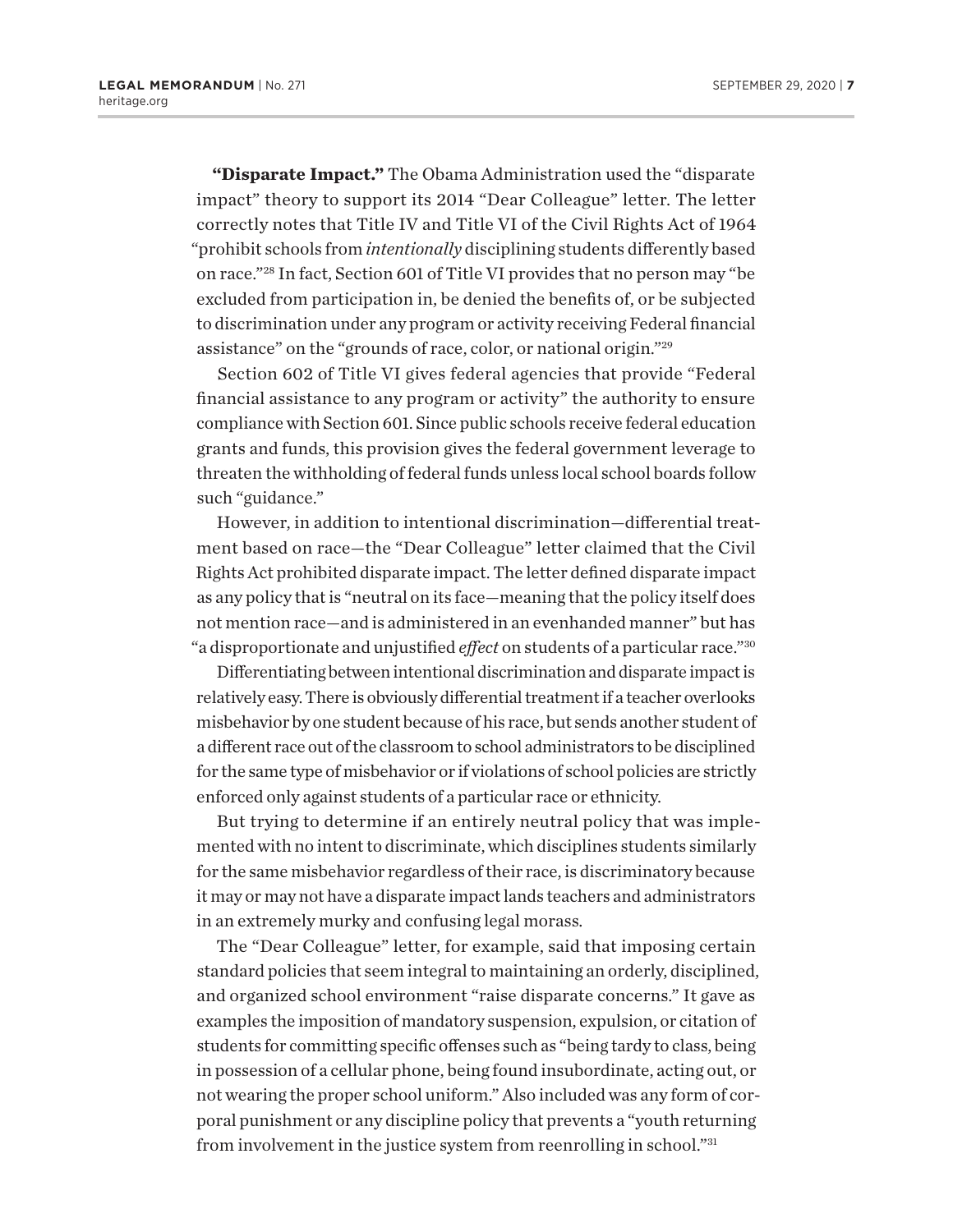Such a policy seemed to ensure anarchy in public schools, making basic disciplinary policies impossible to implement. It also required schools to endanger the safety of their students and the quality of the learning environment by forcing them to allow individuals who have been convicted of violent crimes and thus "involved in the justice system" to re-enter schools. As the Federal Commission on School Safety said in its report:

Surveys of teachers confirm that the Guidance's chilling effect on school discipline—and, in particular, on the use of exclusionary discipline—has forced teachers to reduce discipline to non-exclusionary methods, even where such methods are inadequate or inappropriate to the student misconduct, with significant consequences for student and teacher safety.<sup>32</sup>

**The Civil Rights Act.** The imposition of a disparate impact standard on schools is also beyond the requirements of the Civil Rights Act. In fact, the imposition of what amounts to a racial quota system for disciplinary actions based on the ratio of different races and ethnic groups in the general student population is unlawful.

In 2001, in *Alexander v. Sandoval*, a private litigant sued the State of Alabama claiming that the state's policy of only administering the state driver's license examination in English violated "disparate-impact regulations promulgated under Title VI of the Civil Rights Act of 1964."33 The Supreme Court was careful to note that it was not reviewing whether that regulation "was authorized by § 602," but only whether a private party could sue to "enforce the regulation."34

The Supreme Court ruled that a private litigant could not enforce the regulation.35 However, in the majority opinion, written by Justice Antonin Scalia, the Court said that it was "beyond dispute—and no party disagrees that section 601 prohibits only intentional discrimination."36 The Court cited a string of prior decisions confirming this view of section 601, including *Regents of the University of California v. Bakke*, <sup>37</sup>*Guardians Association. v. Civil Service Commission of New York City*, 38 and *Alexander v. Choate*. 39

Scalia also noted that some justices—none of whom are still on the Court—expressed the view in the *Guardians* case "that regulations promulgated under § 602 of Title VI may validly proscribe activities that have a disparate impact on racial groups, even though such activities are permissible under § 601" although "no opinion of this Court has held that" view of the law. Those "statements are in considerable tension with the rule of *Bakke* and *Guardians* that § 601 forbids only intentional discrimination."40 Furthermore, the Court said it could not "help observing, however, how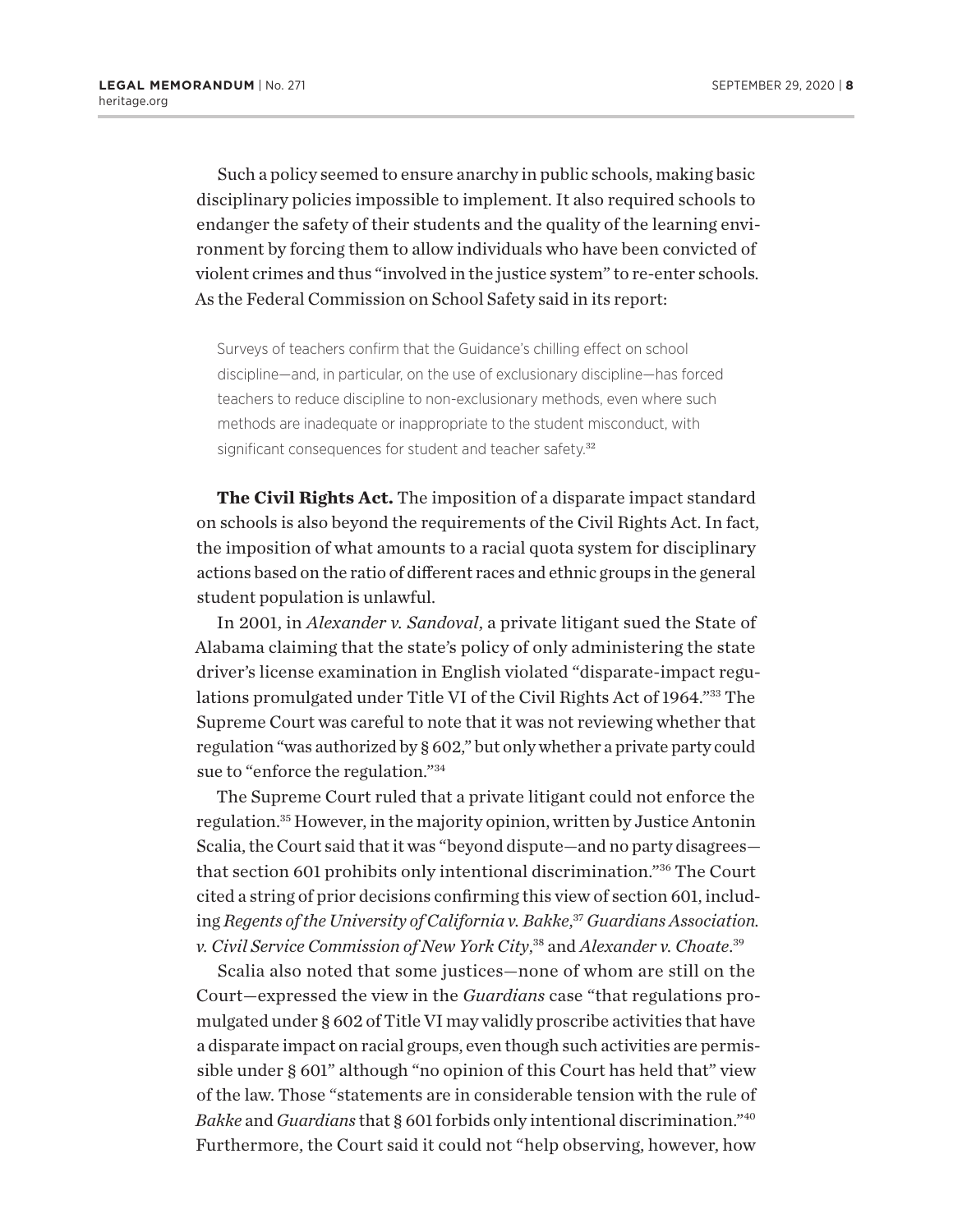strange it is to say that disparate-impact regulations are 'inspired by, at the service of, and inseparably intertwined with' § 601…when § 601 permits the very behavior that the regulations forbid."41

While the Supreme Court has not yet directly struck down disparate impact regulations issued under section 602, it seems clear from these prior decisions, including *Alexander v. Sandoval*, that the Court would, in all likelihood, throw out any regulations that use disparate impact analysis to punish schools for their discipline policies. If there is no intentional discrimination, there is no violation of Title VI.

In the *Bakke* decision, the Court also said that the purpose of Title VI was to prevent federal funds being used for programs that discriminate on the basis of race. It cited the comments of Senator Abraham Ribicoff  $(D-CN)$  that "there is a constitutional restriction against discrimination in the use of federal funds; and title VI simply spells out the procedure to be used in enforcing that restriction."42 The Court found unconstitutional a special admissions program at the University of California Medical School that reserved a certain number of seats for "disadvantaged minority students," saying that whether the program was "described as a quota or a goal, it is a line drawn on the basis of race and ethnic status," which violates the Equal Protection Clause of the Fourteenth Amendment.<sup>43</sup>

The end result of the disparate impact rule that was forced on schools over their discipline policies leads directly to schools imposing prohibited racial quotas. As the Wisconsin Institute for Law and Liberty pointed out in a letter protesting the Obama Administration's guidance, the "Department of Education's emphasis on the collection and monitoring of racial statistics and its demand that something be done if the numbers come out the wrong way is tantamount to setting impermissible race quotas for disciplinary outcomes."44

Obviously, the only way to avoid a cutoff of federal funds under the disparate-impact standard imposed by the Obama Administration was to ensure that the number of students of different races and ethnic backgrounds being disciplined exactly matched the proportion of students of the same race and ethnicity in the general student population, regardless of the facts and circumstances of their actual, individual behaviors.

That could only be accomplished by applying different standards to students—differential treatment—for the same misbehavior based on the students' race and ethnicity. This amounts to nothing less than a racial quota system that punishes some student and benefits others—depending on race.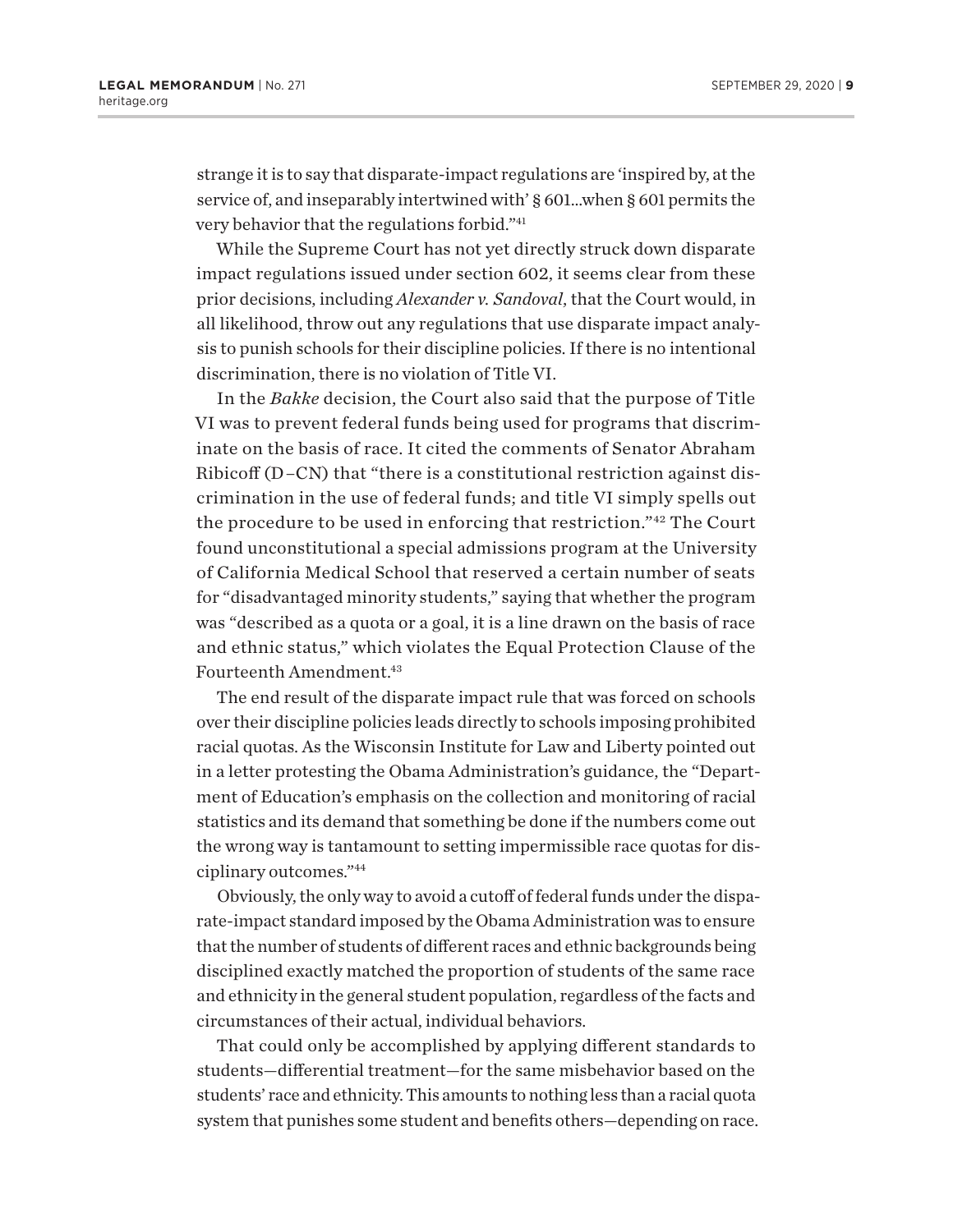## Other Examples of Disparate Impact Theory in Federal Law and Regulations

Lawmakers should also consider the Individuals with Disabilities Education Act (IDEA), the federal law governing education spending and services for children with special needs.<sup>45</sup> The IDEA provides that states must have "policies and procedures designed to prevent the inappropriate over-identification or disproportionate representation by race and ethnicity of children as children with disabilities."46 Again, the federal government is responsible for protecting civil rights and investigating and sanctioning individuals for discrimination as applicable, but as explained in this *Backgrounder*, disparate-impact theory is rife with problems.

In the waning days of President Obama's Administration, federal officials issued a rule that further embedded disparate impact into IDEA implementation by requiring state policymakers to "identify districts with 'significant disproportionality' in special education—that is, when districts identify, place in more restrictive settings, or discipline children from any racial or ethnic group at markedly higher rates than their peers."47 The rule was to take effect in 2018.

Under the Trump Administration, Education Secretary Betsy DeVos suspended implementation of the rule so the regulation would receive more review, saying, "We are concerned the 2016 significant disproportionality regulations could result in *de facto* quotas, which in turn could result in a denial of services based on a child's ethnic or racial status/group."48 The Council of Parent Attorneys and Advocates sued the agency over the delay, and a federal district court ruled in favor of the group in March 2019, claiming DeVos' decision was "arbitrary and capricious," and putting the regulation back in force.<sup>49</sup>

Disparate-impact theory, then, has seeped into more than one part of federal code, and lawmakers should be prepared to address the problem in its different manifestations in federal law.

### Policy Recommendations

At both the state and federal levels, policymakers must give parents and educators the ability to respond to incidents of student misconduct without regulations rooted in social justice theories.

**Educators should be allowed to decide how to discipline a student based on the circumstances of the incident.** In some cases,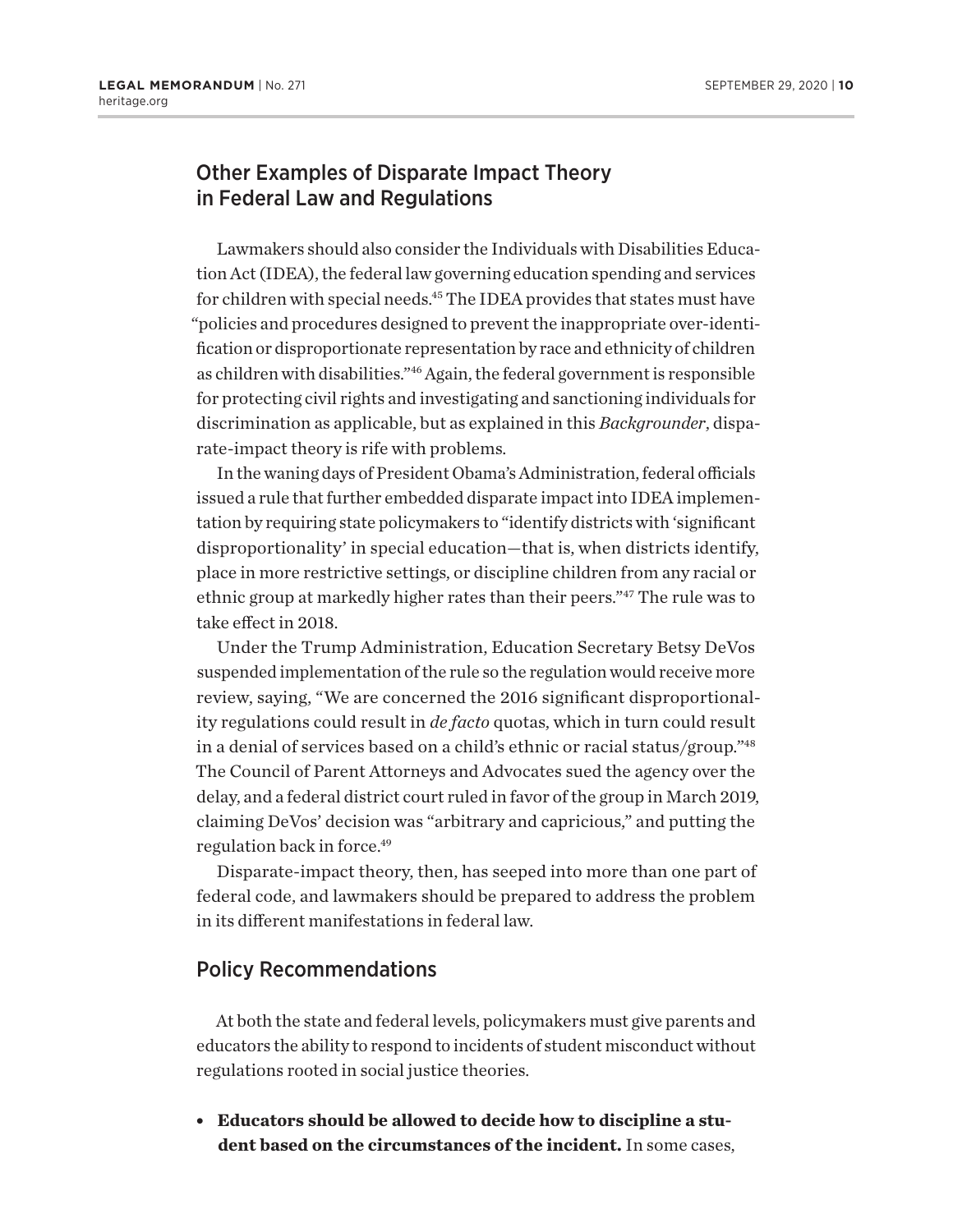the circumstances may warrant suspension or expulsion. Policymakers must reject proposals such as the recently expanded provision in California law that prohibits expulsion even when a child "willfully [defies] the valid authority of those school personnel engaged in the performance of their duties."50 Today, California educators cannot even suspend a K–8 student for "disrupting school activities"—limiting the alternatives available to educators as they try to protect the majority of students who are not disruptive.

- **Federal law should not incentivize the use of racial quotas.** Though the 2014 "Dear Colleague" letter on school discipline is gone for now, any future administration could potentially bring it back. Students, parents, and educators need clear directives in federal law and administrative guidance that explicitly reject the use of disparate impact in discipline policies and guarantee that no students will be treated differently based on their race and ethnicity.
- <sup>l</sup> **Congress should review the IDEA and its regulations to remove all provisions based on disparate impact analysis.** In addition to clarifying the Civil Rights Act, lawmakers should review the Individuals with Disabilities Education Act, which is a dense, confusing federal law, as are the accompanying regulations dealing with the assignment of minority students to special-needs services.51 Now that federal officials have correctly rescinded the 2014 letter, lawmakers should review the IDEA and its regulations to remove all provisions based on disparate impact analysis that have also resulted in schools keeping quotas measuring the treatment and assignment of minority students, instead of examining the individual circumstances of each specific student.

#### **Conclusion**

Applying a disparate-impact standard to school disciplinary policies is both unlawful and unwise. It makes no sense to claim that a neutral policy applied equally to all students regardless of race that is intended to create and maintain a safe, enriching learning environment is "discriminatory" if it does not meet certain racial quotas. Different students misbehave differently due to a wide variety of different circumstances involving conditions in their homes, neighborhoods, and communities.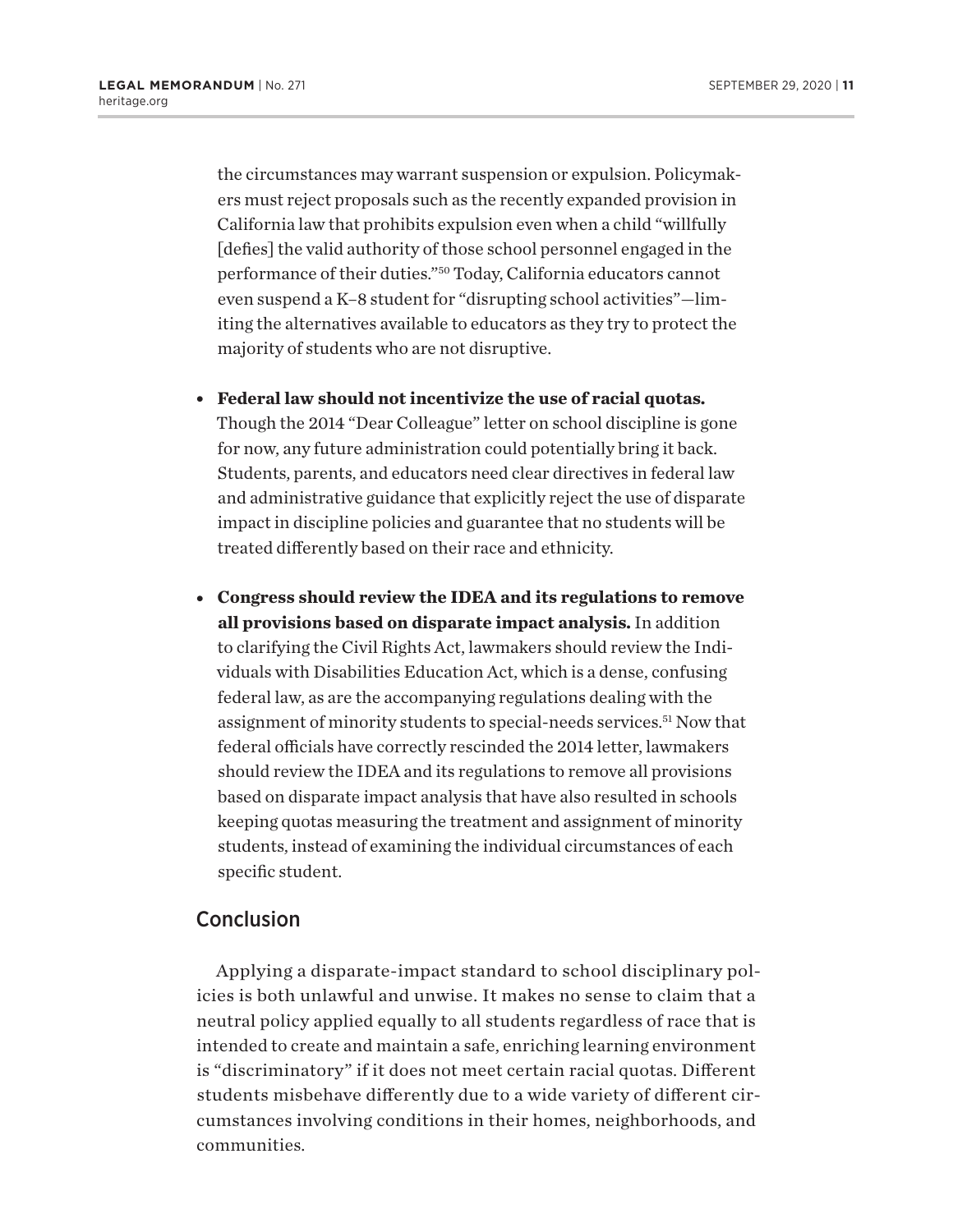Such a racially disparate discipline policy endangers students and teachers—and encourages even more disruptive misbehavior. The policy resulted in prohibited racial quotas and led to students being treated differently based on their race. The Trump Administration acted wisely when it withdrew this unlawful and unfair Obama Administration policy.

Hans A. von Spakovsky is Senior Legal Fellow in the Edwin Meese III Center for Legal and Judicial Studies, of the Institute for Constitutional Government, at The Heritage Foundation. Jonathan Butcher is Senior Policy Analyst in the Center for Education Policy, of the Institute for Family, Community, and Opportunity, at The Heritage Foundation.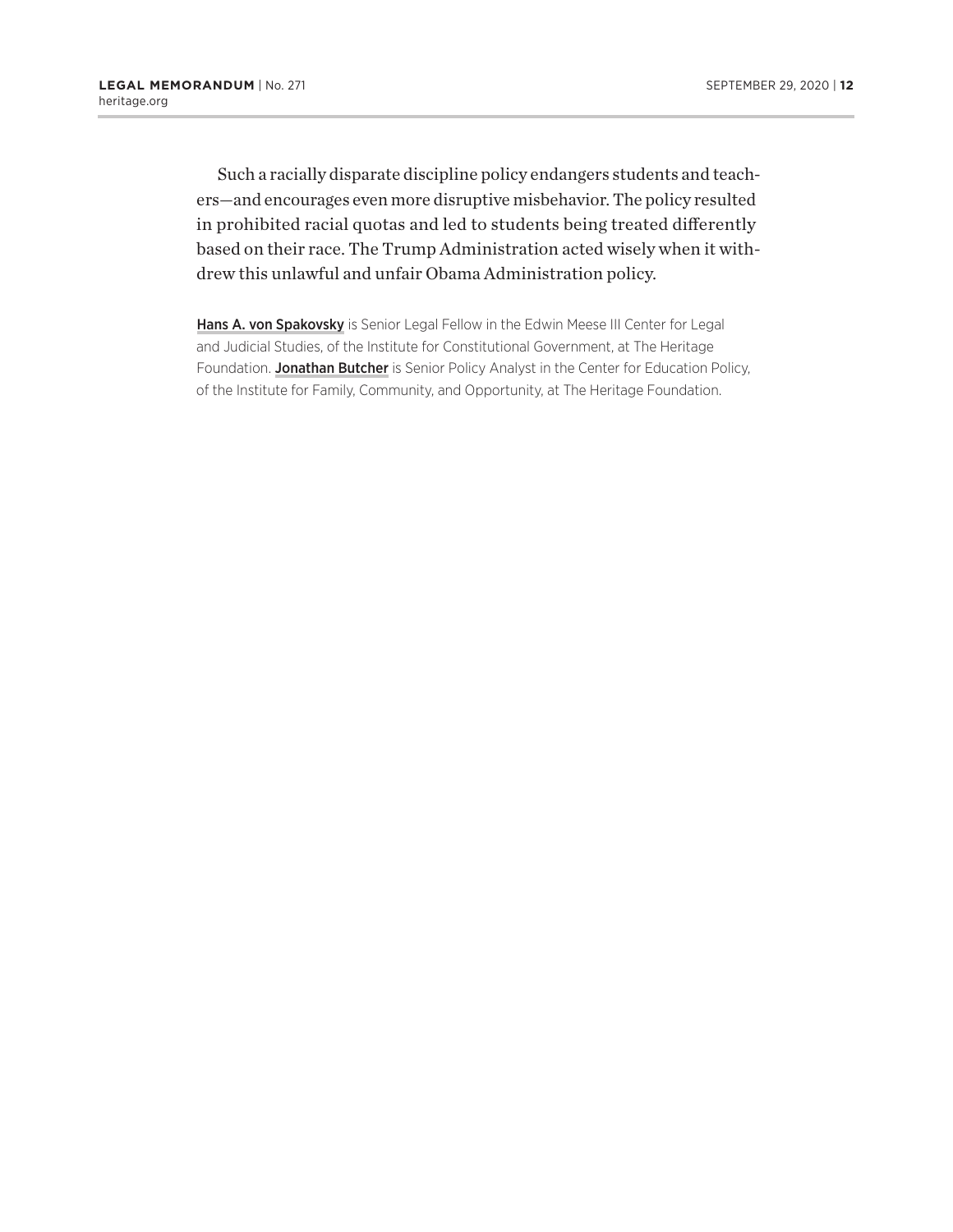## **Endnotes**

- 1. U.S. Department of Education, Office for Civil Rights, and U.S. Department of Justice, Civil Rights Division, "Joint 'Dear Colleague' Letter on the Nondiscriminatory Administration of School Discipline," January 8, 2014, https://www2.ed.gov/about/offices/list/ocr/letters/colleague-201401-title-vi. html (accessed August 25, 2020) (hereinafter "Dear Colleague" Letter).
- 2. Max Eden, Senior Fellow at the Manhattan Institute, has also reviewed this literature, including analyses of some of the studies described in this report. See Max Eden, "Safe and Orderly Schools: Updated Guidance on School Discipline," Manhattan Institute *Report*, March 2019, https://www.manhattaninstitute.org/dear-colleague-letter-school-discipline (accessed September 28, 2020).
- 3. Russell J. Skiba et al., "The Color of Discipline: Sources of Racial and Gender Disproportionality in School Punishment," *The Urban Review*, Vol. 34, No. 4 (December 2002), p. 333, https://link.springer.com/article/10.1023/A:1021320817372 (accessed August 25, 2020).
- 4. Michael Rocque and Raymond Paternoster, "Understanding the Antecedents of the 'School-to-Jail' Link: The Relationship Between Race and School Discipline," *Journal of Law and Criminology*, Vol. 101, Issue 2, Article 7, (Spring 2011), p. 662, https://scholarlycommons.law.northwestern.edu/cgi/ viewcontent.cgi?article=7398&context=jclc (accessed August 25, 2020).
- 5. B. Rose Kelly, "Racial Bias Associated with Disparities in Disciplinary Action Across U.S. Schools," Princeton University, April 2, 2019, https://www. princeton.edu/news/2019/04/02/racial-bias-associated-disparities-disciplinary-action-across-us-schools (accessed September 28, 2020), and Travis Riddle and Stacey Sinclair, "Racial Disparities in School-Based Disciplinary Actions Are Associated with County-Level Rates of Racial Bias," Proceedings of the National Academy of Sciences, Vol. 116, No. 17 (April 23, 2019), pp. 8255-8260.
- 6. Michael Roque, "Office Discipline and Student Behavior," *American Journal of Education,* Vol. 116 (August 2010), p. 572, https://www.researchgate. net/publication/249121184\_Office\_Discipline\_and\_Student\_Behavior\_Does\_Race\_Matter/link/00b49534715936a580000000/download (accessed September 28, 2020). See also Eden, "Safe and Orderly Schools: Updated Guidance on School Discipline."
- 7. Heather Mac Donald, "Who Misbehaves?" The Manhattan Institute, April 6, 2018, https://www.city-journal.org/html/who-misbehaves-15811.html (accessed August 25, 2020); U.S. Department of Education and U.S. Department of Justice, *Indicators of School Crime and Safety: 2018*, April 2019, https://nces.ed.gov/pubs2019/2019047.pdf (accessed August 25, 2020); Gail Heriot and Alison Somin, *The Department of Education's Obama-Era Initiative on School Discipline: Wrong for Students and Teachers, Wrong for the Law*, University of San Diego School of Law Legal Studies *Research Paper Series*, No. 18–321, 2018, p. 507, https://papers.ssrn.com/sol3/papers.cfm?abstract\_id=3104221 (accessed August 25, 2020).
- 8. U.S. Department of Education and U.S. Department of Justice, *Indicators of School Crime and Safety: 2018*, p. 80. These statistics and those that follow can also be found in Jonathan Butcher, "Parents, Teachers, and School Discipline: Helping Every Child Succeed Inside and Outside of the Classroom," testimony before the Pennsylvania Advisory Committee, U.S. Commission on Civil Rights, November 19, 2019, https://www.usccr.gov/press/2019/10- 28-Pennsylvania-School-to-Prison-PR.pdf (accessed August 25, 2020).
- 9. Mac Donald, "Who Misbehaves?" See also U.S. Department of Education and U.S. Department of Justice, *Indicators of School Crime and Safety: 2018*.
- 10. Ibid., p. 99.
- 11. Ibid., p. 60.
- 12. Ibid., p. 95.
- 13. National Center for Education Statistics, "Racial/Ethnic Enrollment in Public Schools," *The Condition of Education*, May 2020, https://nces.ed.gov/ programs/coe/indicator\_cge.asp (accessed August 25, 2020).
- 14. For student poverty and family structure data, see The Annie E. Casey Foundation, "Kids Count Data Center: Children in Poverty by Race and Ethnicity in the United States," September 2019, https://datacenter.kidscount.org/data/tables/44-children-in-poverty-by-race-and-ethnicity#detailed/1/any/ false/37,871,870,573,869,36,868,867,133,38/10,11,9,12,1,185,13/324,323 (accessed August 25, 2020), and "Children in Single-Parent Families by Race in the United States," January 2020, https://datacenter.kidscount.org/data/tables/10 7-children-in-single-parent-families-by-race#detailed/1/any/fal se/37,871,870,573,869,36,868,867,133,38/10,11,9,12,1,185,13/432,431 (accessed August 25, 2020).
- 15. This material is also provided in Butcher, "Parents, Teachers, and School Discipline."
- 16. John Paul Wright et al., "Prior Problem Behavior Accounts for the Racial Gap in School Suspensions," *Journal of Criminal Justice*, Vol. 42, No. 3 (May– June 2014), http://dx.doi.org/10.1016/j.jcrimjus.2014.01.001 (accessed October 16, 2019).
- 17. Heriot and Somin, "The Department of Education's Obama-Era Initiative on School Discipline," p. 524.
- 18. See Butcher, "Parents, Teachers, and School Discipline," and Lauren Camera, "The Race Research Cited by DeVos," *U.S. News & World Report*, March 28, 2019, https://www.usnews.com/news/education-news/articles/2019-03-28/the-controversial-race-research-devos-used-to-revoke-school-disciplineguidance (accessed August 25, 2020).
- 19. Ibid.
- 20. Lauren Sartain et al., *Suspending Chicago's Students: Differences in Discipline Practices Across Schools*, The University of Chicago Consortium on Chicago School Research, September 2015, https://consortium.uchicago.edu/sites/default/files/2018-10/Suspending%20Chicagos%20Students.pdf (accessed August 25, 2020).